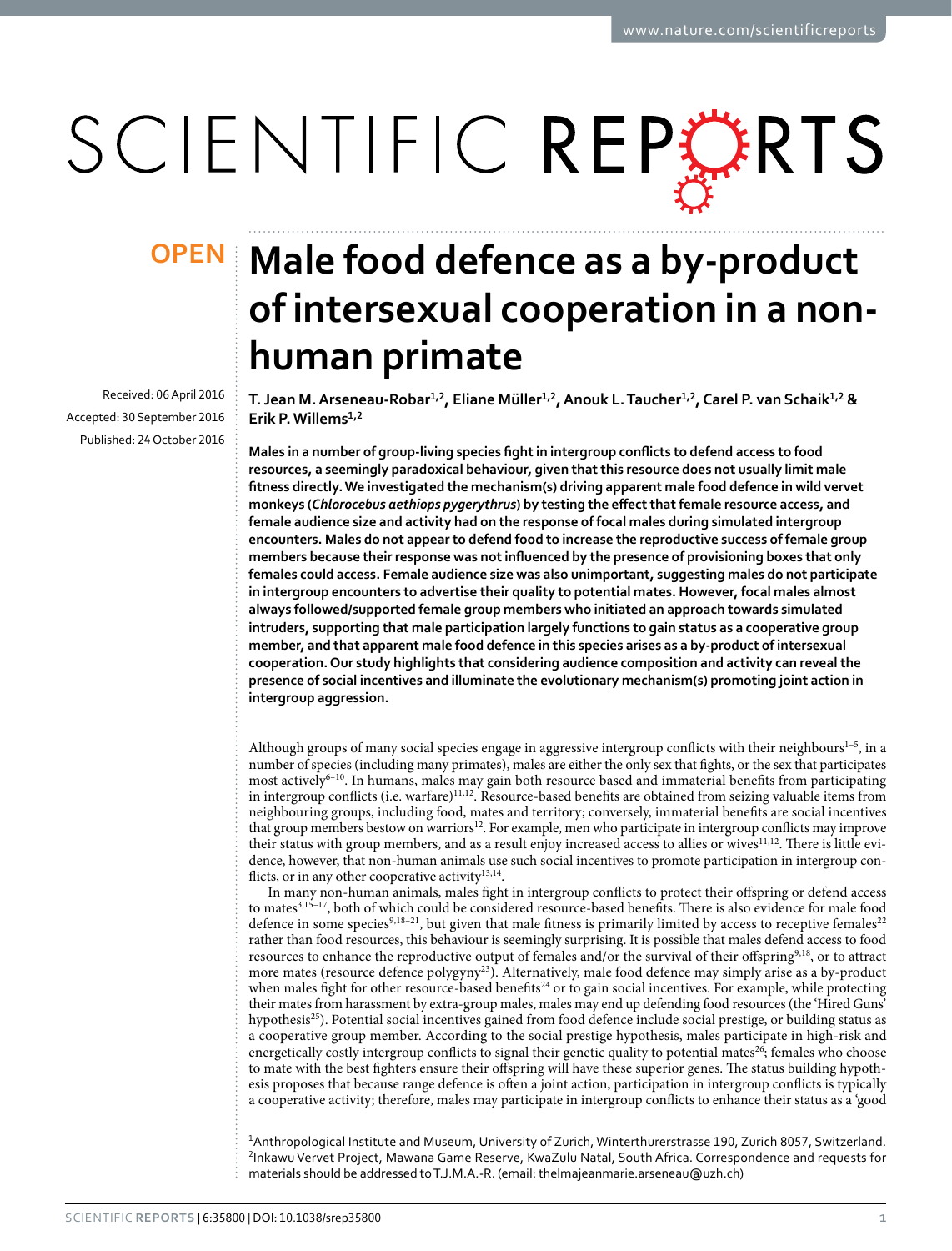cooperative partner'. Given that food defence improves access to the resources that limit female fitness, doing so is most likely to enhance status with female group members rather than with males. If this is the case, apparent male food defence may be driven by mechanisms that promote intersexual cooperation (e.g. direct and/or indirect reciprocity mechanisms[27–30](#page-6-4)). For example, a number of studies have found evidence that direct reciprocity can promote cooperative behaviour in primates, and that various services are often traded (e.g. tolerance, grooming, support in agonistic interactions, food sharing and  $sex^{31-37}$ ). It is possible that defending resources that limit female fitness is a service that males trade with females. In return, females may also provide a variety of services, but when females are able to exert choice in mating partners, sex is the most valuable commodity with obvious fitness benefits for males who are preferred partners.

A recent study on intergroup aggression in vervet monkeys (*Chlorocebus aethiops pygerythrus*) found apparent evidence for male food defence<sup>19</sup>, but the mechanism(s) that drive this behaviour are unclear. As noted above, male food defence possibly serves to increase female reproductive success, to gain social prestige, to build status as a cooperative group member, or males may simply be acting as 'Hired Guns'. All these functions are possible in vervet monkeys and the four mechanisms are not mutually exclusive. Vervet monkeys live in multi-male, multi-female groups in which females are philopatric and males disperse multiple times throughout their lives, starting at sexual maturity<sup>38</sup>. Parallel dispersal of males does occur<sup>38</sup>, but it is not common. Therefore, adult males are unrelated to their female group members, and also usually unrelated to each other. Males are approximately 1.5 times larger than females, yet both sexes participate actively in intergroup conflict[s19.](#page-5-11) Females often initiate intergroup aggression and males frequently support them when they do so<sup>19</sup>. Both sexes direct aggression at both male and female members of opposing groups<sup>[19](#page-5-11),[39](#page-6-7)</sup>. Because the 'Hired Guns' hypothesis predicts that food defence arises only as a by-product of male-male competition over mates, and male intergroup aggression is often targeted at females<sup>[19,](#page-5-11)40</sup>, the 'Hired Guns' function is unlikely in this species. However, larger vervet groups tend to have higher-quality home ranges and experience slightly higher infant survival<sup>[41](#page-6-9)</sup>, indicating that greater resource availability could potentially increase female reproductive success. Female vervet monkeys are able to refuse matings (i.e. exert mate choice) and are highly promiscuous, mating with multiple male group members<sup>[19,](#page-5-11)[42](#page-6-10)</sup>. Mating skew is low with two or three males typically gaining a high proportion of matings each year, and male mating success correlates with their propensity to participate in intergroup conflicts<sup>[19](#page-5-11)</sup>. As such, apparent male food defence could be a by-product, produced as males signal their genetic quality to female group members. Alternatively, this correlation could equally mean that apparent male food defence is a by-product of mechanisms that promote intersexual cooperation, for example, that males trade support in intergroup conflicts for sex. Recent experimental work in vervet monkeys demonstrates that females trade grooming for tolerance and support in intragroup conflicts<sup>37</sup>, indicating that a reciprocity-type mechanism could potentially function to promote intersexual cooperation as well.

To elucidate which mechanism(s) underlie apparent male food defence in a wild population of vervet monkeys, we took an experimental approach in which we used playbacks to simulate the presence of a neighbouring group nearby when females had, or did not have, access to provisioning boxes (i.e. a high-quality food resource). Provisioning boxes contained slices of apple with two pieces of corn imbedded in them, and were operated by observers such that access was restricted to female group members. During all playback trials we recorded the response of focal males, as well as the composition of their audience and the response of audience members to the simulated intruders. If males defend food resources to increase female reproductive success, then males should exhibit the strongest response to simulated intruders when females had access to high-quality resources, and their response should be independent of the composition and/or response of audience members. If males participate in intergroup conflicts to gain social prestige, then the size of the female audience (i.e. number of potential future mates) present to observe the honest and costly signal should have the strongest influence on the response of males. Conversely, if apparent food defence is a by-product of intersexual cooperation, then the response of males should be most influenced by the presence of a cooperative partner. Therefore, if a female group member instigates an approach towards the simulated intruders, then focal males should follow and support them.

### **Results**

We conducted a total of 24 playback experiments in three wild groups of vervet monkeys. During playback experiments, the presence of an intruding group was simulated and the response of one to three focal males was recorded. In 12 of these playback trials, females had access to provisioning boxes that were a source of high-quality food resources, and in the remaining 12 trials, no provisioning boxes were present. Focal males had previously been trained to learn that provisioning boxes could only be accessed by female group members, and therefore, that they would personally gain no resource-based benefit from defending them. Males typically responded to the playback stimulus by orienting their bodies towards the speaker and so we did not include any trials in which the focal male did not acknowledge the playback stimulus in this manner in our analyses. Males usually remained vigilant towards the simulated intruders for 5 to 10 seconds before beginning to monitor the behaviour of their group members. In some cases, males began to approach the speaker soon after checking on their group members, while in other cases they monitored the behaviour of their group members for many minutes before approaching.

We found that dominant males were no more likely to approach the simulated intruders than subordinate males (GLMM:  $B = 0.44$ ,  $SE = 1.10$ ,  $z = 0.40$ ,  $N = 34$ ,  $P = 0.692$ ; [Fig. 1a](#page-2-0)). Similarly, males were no more likely to approach the speaker when females were accessing high-quality food resources than when there were no provisioning boxes present  $(B=1.14, SE=1.22, z=0.94, N=34, P=0.349; Fig. 1b)$  $(B=1.14, SE=1.22, z=0.94, N=34, P=0.349; Fig. 1b)$ . The presence of a large female audience at the time the stimulus was played also had no significant effect on the response of focal males (*B*=−0.47,  $SE = 0.58$ ,  $z = -0.81$ ,  $N = 34$ ,  $P = 0.421$ ; [Fig. 1c\)](#page-2-0). However, the presence of a female leader had a strong and highly significant effect on the tendency for males to approach simulated intruders  $(B=4.73, SE=1.81, z=2.62, N=34,$ *P*= 0.009; [Fig. 1d\)](#page-2-0). In fact, the odds ratio (calculated from the raw data) indicates that males were 35 times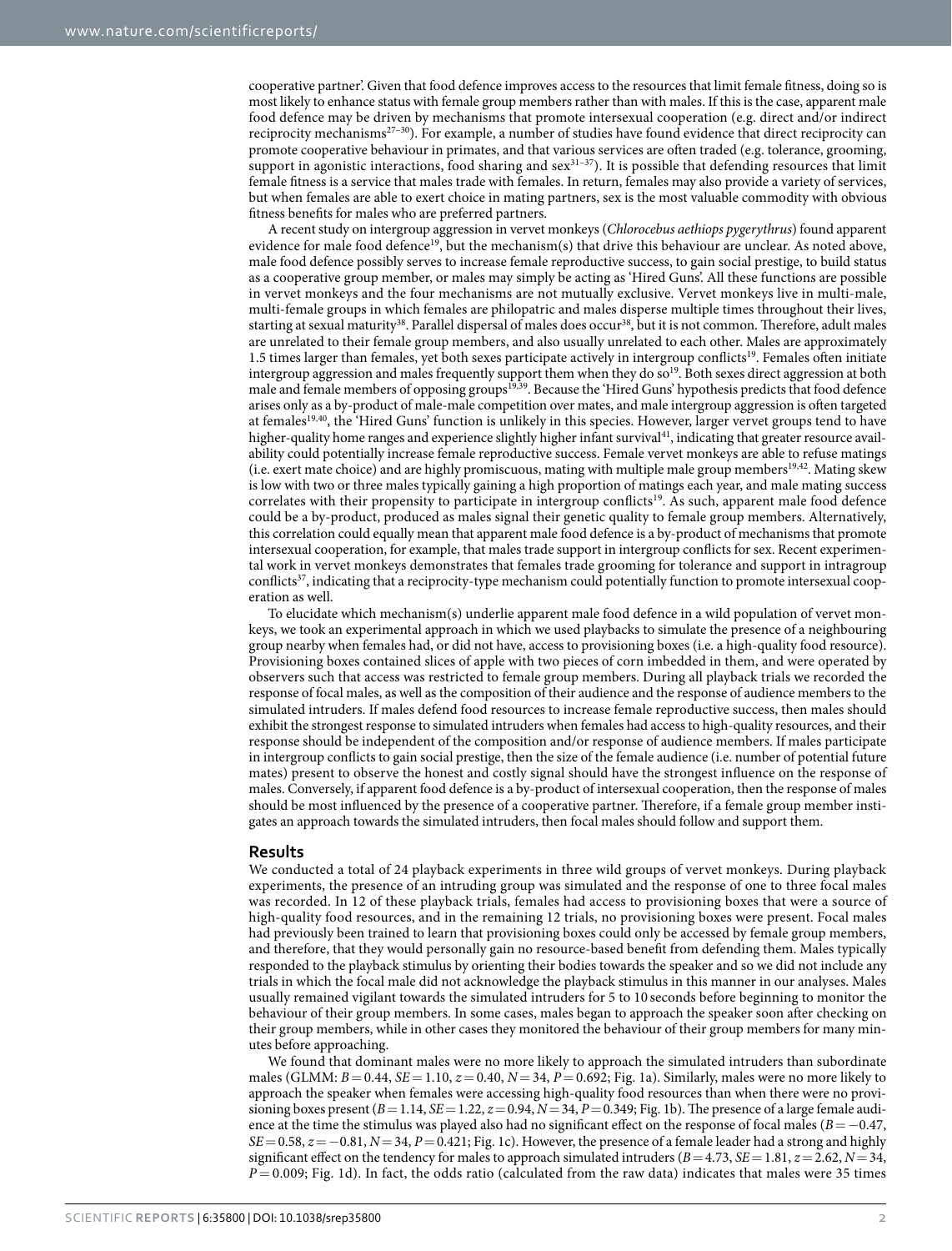

<span id="page-2-0"></span>**Figure 1. Probability that male vervet monkeys approached simulated intruders during playback experiments.** Probability that males approached the speaker during playback experiments, depending on (**a**) their rank, (**b**) whether female group members did versus did not have access to provisioned resources (**c**) the number of females in their audience, and (**d**) whether or not a female group member led an approach first. Predicted values and predicted standard errors (error bars and dotted lines) were obtained by setting all additional factors in the GLMM model to their mean (or median for binary variables) value.

more likely to approach the playback stimulus when a female group member began to vocalize and approach the speaker first. In only one of the observed cases in which a female leader was present, did the focal male ignore (rather than follow and support) her. In all cases where the focal male followed a female leader, only a single female needed to vocalize and approach the speaker before the male followed; therefore, we were unable to consider the effect that the number of female leaders had on the propensity of males to approach the simulated intruders. In only three trials did the focal male have another male in his audience, and in none of these cases did either male approach the simulated intruders. Thus, although we lacked the data for a formal investigation of the effect of male audience members, the presence of another male, or potential cooperative partner, appears to have had little effect on the response of focal males during playback experiments. Notably, there was also not a visible female leader in any of these three cases.

### **Discussion**

Male food defence is a seemingly puzzling behaviour given that food is not the primary resource that limits male fitness. Male food defence in vervet monkeys potentially functions to increase female reproductive success and increase male fitness indirectly, build social prestige, or improves status as a good cooperative partner. To test these three hypotheses, we employed a novel experimental approach in which we manipulated male and female access to high-quality resources and simulated an intruding group nearby. These experiments were conducted in a season when naturally occurring resources were scarce and females were gestating; thus, male food defence in this season could have a large impact on the reproductive success of female group members. However, males showed no greater tendency to engage in an intergroup encounter when females had exclusive access to high-quality food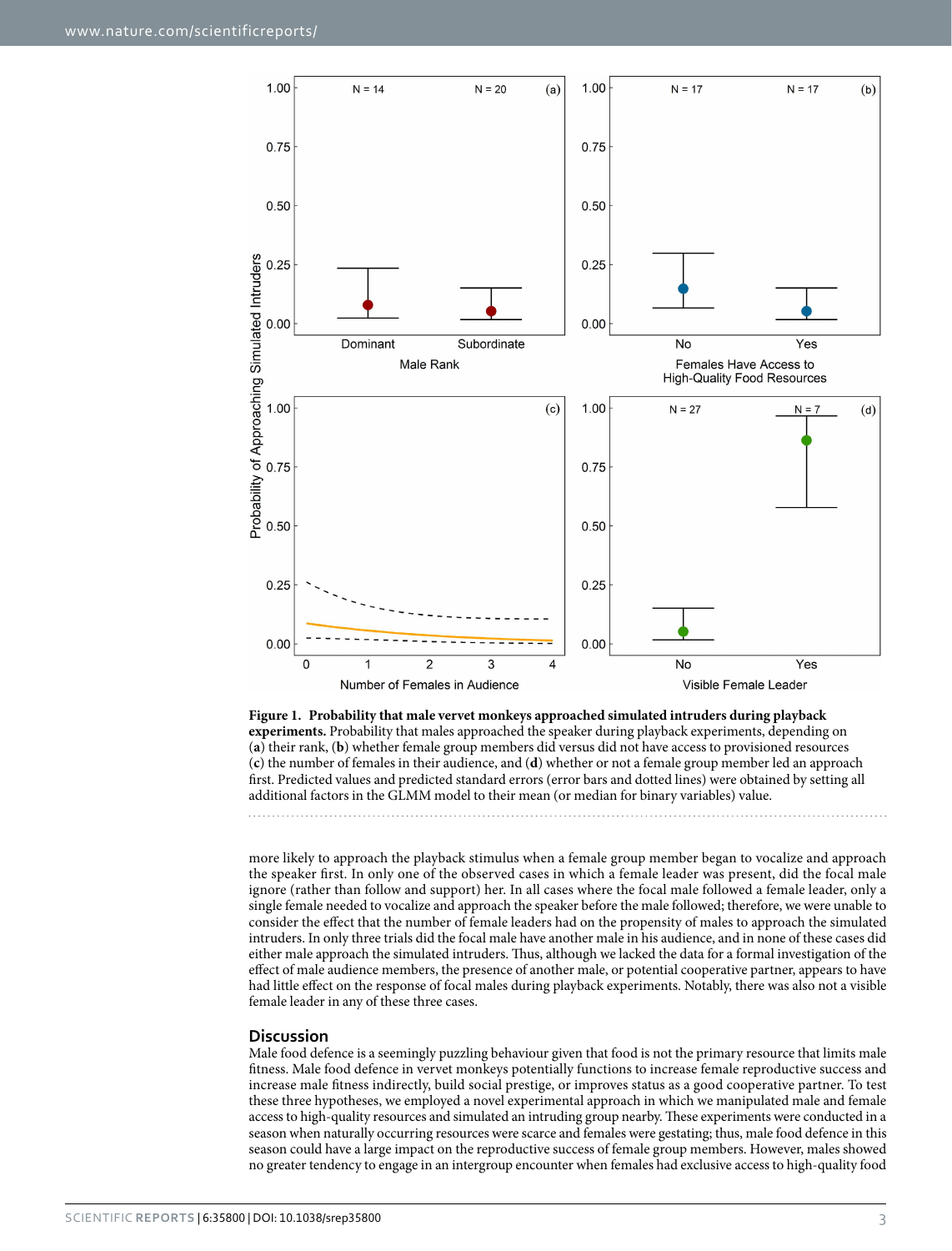resources, than when they did not. Therefore, our results are inconsistent with the hypothesis that males defend food to improve female reproductive success in this species. This mechanism is most likely to function in territorial species where males are the philopatric sex, as these are the conditions in which the benefits of improving resource access for females could accrue over long time periods (e.g. chimpanzees<sup>18</sup>).

It has also been suggested that males may defend food to improve female reproductive success, even when they are the dispersing sex and their tenure in a given group is relatively short<sup>9</sup>. However, despite the potential indirect fitness benefits, males may fail to defend food resources on behalf of females as doing so is vulnerable to the free-rider proble[m43,](#page-6-12)[44.](#page-6-13) In vervet monkeys for example, females are highly promiscuous, mating with multiple male group members throughout the mating season<sup>42</sup>; all male group members obtain at least some matings, and mating skew is often relatively low among males<sup>19</sup>. As a result, males who would defend food resources to indirectly increase their fitness would also provide similar benefits to their fellow male group members. Males who refrain from food defence would gain indirect fitness benefits without paying any cost, and selection would favor a defection strategy. This strategy of male food defence for indirect fitness benefits is therefore unlikely to evolve unless reproductive skew is high or males are close relatives. Neither condition applies to vervet monkeys<sup>42</sup>.

If male participation in intergroup conflicts functioned as a costly signal, we would expect males to show the strongest response to simulated intruders when there was a large audience of females (i.e. many potential future mates) to observe them. However, despite the fact that many of our playbacks occurred during the mating season, we found no effect of female audience size on the likelihood that males approached the speaker, suggesting that males do not use intergroup encounters as an opportunity to advertise their genetic quality to females<sup>[26](#page-6-3)</sup>. Instead, we found that the response of males was highly dependent on the behaviour of female audience members during playback experiments. Males rarely led the approach towards simulated intruders, suggesting that it is unlikely that they were motivated by resource-based benefits. Conversely, if female group member(s) initiated an approach then males almost always followed and supported them, which supports that male participation in intergroup conflicts largely functions as intersexual cooperation. Therefore, apparent male food defence appears to be a by-product, arising from the combination of female food defence and intersexual cooperation. Previous work on our study population found that approximately a third of the variability in male mating success was related to the frequency with which males supported females in intergroup conflicts<sup>[19](#page-5-11)</sup>, indicating there are tangible fitness benefits associated with being a cooperative group member. Future studies are necessary to determine the precise evolutionary mechanism(s) by which males build their status as a cooperative group member (e.g. direct reciprocity and/or indirect reciprocity).

Support during intergroup encounters is likely only one of many services that males provide in this species, with other potential services including predator vigilance and mobbing, coalitionary support in intragroup conflicts, tolerance around valuable food resources and grooming. Furthermore, such male services are likely more widespread among social animals than is generally appreciated, and may thus represent an important proportion of cases of male assistance in primates, other mammals, and birds. An interesting avenue of future investigation lies in understanding how the amount of choice that females are able to exert in their mating partners influences the extent and type of male services observed.

Our findings highlight that when intergroup aggression is a cooperative activity involving the joint action of multiple individuals, who an individual participates in aggressive intergroup interactions with can be more important than the resources they end up defending. Therefore, it is important to investigate both the resource-based benefits and social incentives gained from participation in intergroup aggression, and considering both the ecological and social contexts in which individuals participate is critical to doing so. Examining audience effects is a useful approach as the makeup of the audience (e.g. the number of individuals, their sex, relationships and reproductive status) as well as their activity (e.g. whether they are active or not, and who leads versus follows) can illuminate the role that social incentives play in the evolution and maintenance of cooperation<sup>45,46</sup>.

### **Methods**

**Field Experiments.** Data were collected on three habituated groups of vervet monkeys at the Mawana Game Reserve (28°00′S, 31°12′E) in South Africa. Groups consisted of 30 to 56 individuals, with between 1 and 7 adult males and 5 and 14 adult females. We first trained individuals on the provisioning boxes between May 2012 and July 2013. The goal of training was for females to learn that the boxes contained high-quality food resources they could access, and for males to learn that because the boxes were opened only for females, they were excluded from accessing the high-quality resources within. Male exclusion ensured that males understood they would gain no direct personal benefit from defending provisioning boxes against simulated intruders so that if males did defend the provisioning boxes during playback experiments, they did not do so to increase their own food intake.

In each training session, we deployed six boxes and allowed females to access them until they lost interest. During the summer, when high-quality foods were available in the environment, females were often not interested in the boxes. During the winter, when food resources were scarce, females interacted with the provisioning boxes for 75 minutes on average. Boxes were provisioned with apple wedges embedded with two pieces of corn. All boxes were opened simultaneously to ensure that high-ranking females could not displace low-ranking females from a box. Each time the boxes were opened, researchers played a particular audible sound effect (of a musical instrument) so that group members who were out-of-sight of the provisioning boxes would be aware that females were accessing the high-quality resources (see electronic Supplementary Information for a sample video).

On average, males experienced 14 training sessions before the playback experiments commenced. During each training session, we recorded the number of box openings in which males attempted to gain access to the food within the provisioning boxes. When males stopped trying to open the provisioning boxes, this was taken to indicate that they had learned that they were excluded from access. Some of the males quickly learned exclusion and no longer attempted to gain access to the boxes [\(Fig. 2\)](#page-4-0); however, other males would still test if they were able to access the boxes at the start of most training sessions. However, by the end of the training period, these males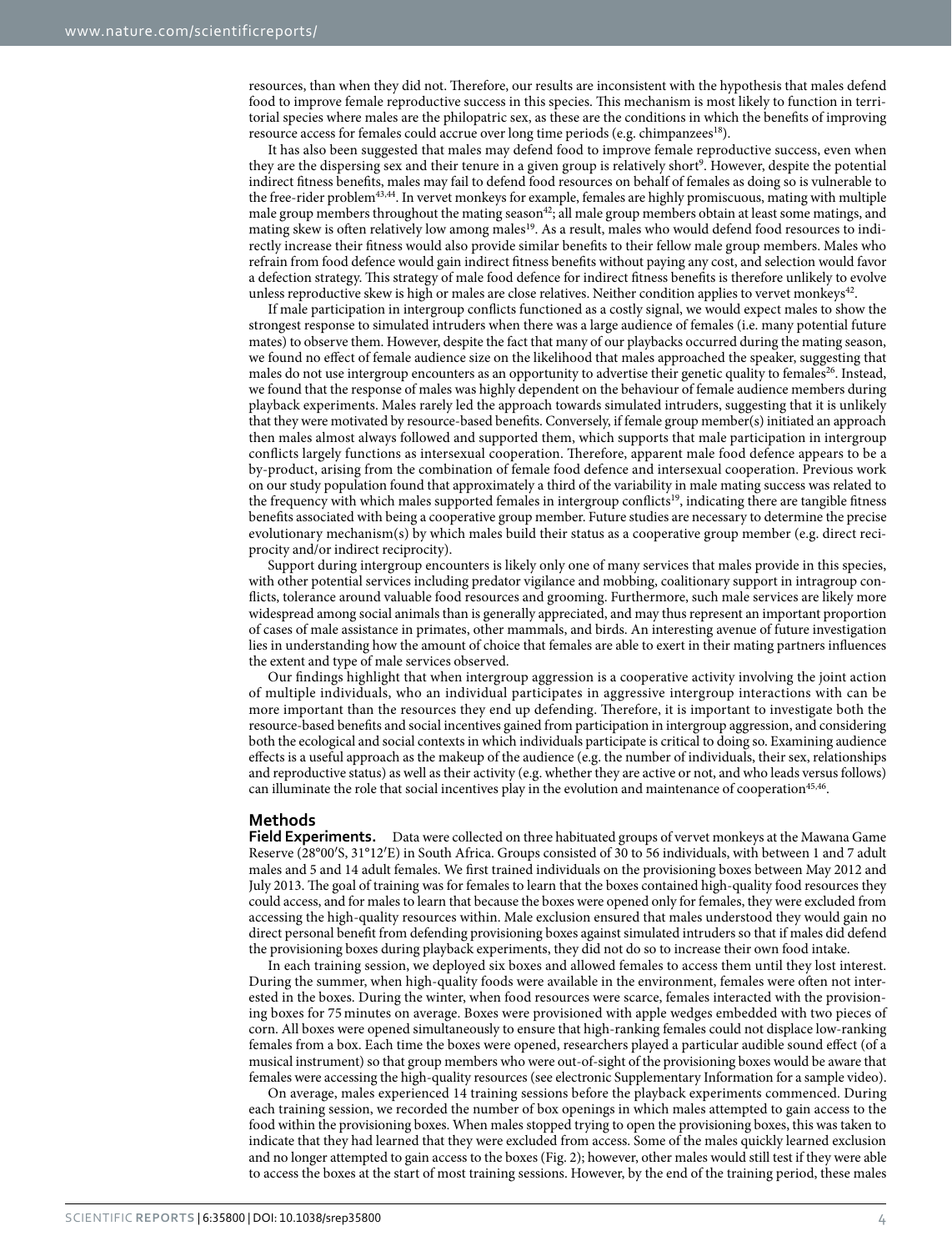

<span id="page-4-0"></span>

typically "gave up" and moved away from the boxes after they had observed females feeding, and saw that they were excluded, for one opening of the boxes (the maximum number of openings before giving up was 3). Once they had left (>5m up into the tree canopy or out of sight of the provisioning boxes' location) they never returned to attempt accessing the provisioning boxes again. Therefore, when we conducted playback trials in which females had access to high-quality resources, we always set up the provisioning boxes and allowed females to access them for ~30minutes before conducting the playback experiment. This ensured that males who would test their access/exclusion could do so. If a male did attempt to access a provisioning box, we waited for him to move more than 5m away from the boxes, and maintain that buffer distance for at least 10minutes. We took this to indicate that he understood he would not gain any direct personal benefits from defending the provisioning boxes against simulated intruders.

Playback experiments were conducted in the dry season (July to November 2013) when naturally occurring fruits and seeds were scarce and females were most interested in the provisioning boxes. This period included the latter half of the mating season, the time of gestation and the beginning of the birth season. The playback stimulus consisted of a female-female conflict (recorded in a feeding context), followed 30seconds later by a chorus contact call, which is the vocalization typically made by females during intergroup encounters. Vocalizations were recorded using a Marantz Professional solid state Recorder PMD 660 with a directional Sennheisser MKH416P48U microphone. The amplitude of stimuli was standardized (Audacity 2.0.3) so that all vocalizations sounded natural to experienced observers at 65–90m. In each playback trial, the speaker (MiniVox Lite, Anchor Audio Ltd.) was placed so that the stimulus came from a location that was credible for the group being broadcast. The speaker was placed 65 to 90m away from the focal individuals to ensure that the stimulus was audible but that the observer playing the stimulus was not visible. All playback experiments were conducted in areas that were used intensively by the focal group to decrease the potentially confounding effect of location<sup>[47](#page-6-16)</sup>. In playback trials performed in conjunction with the provisioning boxes, the stimulus was played approximately 30minutes after the boxes were first presented.

We recorded the response of one to three focal males (as well as one or more females) using handheld and time-synchronized camcorders. In each group we focal sampled both dominant and subordinate males; the number of subordinate males that were focalled varied from one to four, depending on the number of male group members and the occurrence of male immigration/emigration events. We attempted to sample focal males within each group at equal frequencies, however, this was not possible as some males immigrated/emigrated during the study period. Additionally, focal males typically needed to be near the front of the group to be within the 65 to 90m range from the speaker, and not all males were equally likely to be in this position in the group. As a result, the number of trials per male varied from one to three in group A, one to five in group B and six to eight in group C. Focal males were usually not part of the same subgroup, and as such, were only in visible range of each other during three experimental trials (see Results section).

For each focal individual we noted the number, identity, and location (relative to the focal) of all visible group members (i.e. the audience) just prior to playing the stimulus. This ensured that when analyzing the video, we were able to determine which audience members the focal male looked at during the experiment. Once the stimulus was played back, each observer recorded the response his/her focal male, whilst speaking to the camera, noting if and when the focal moved more than 5m from their initial location, and which visible neighbours vocalized and/or moved. The observer at the speaker also noted if and when any individuals approached the speaker. Video recordings and recorded notes from all observers present were pieced together for each trial to create a comprehensive picture of which group members vocalized and/or approached the speaker, and the exact time they did so; with these data, we were able to determine if focal males either followed, led or ignored group members.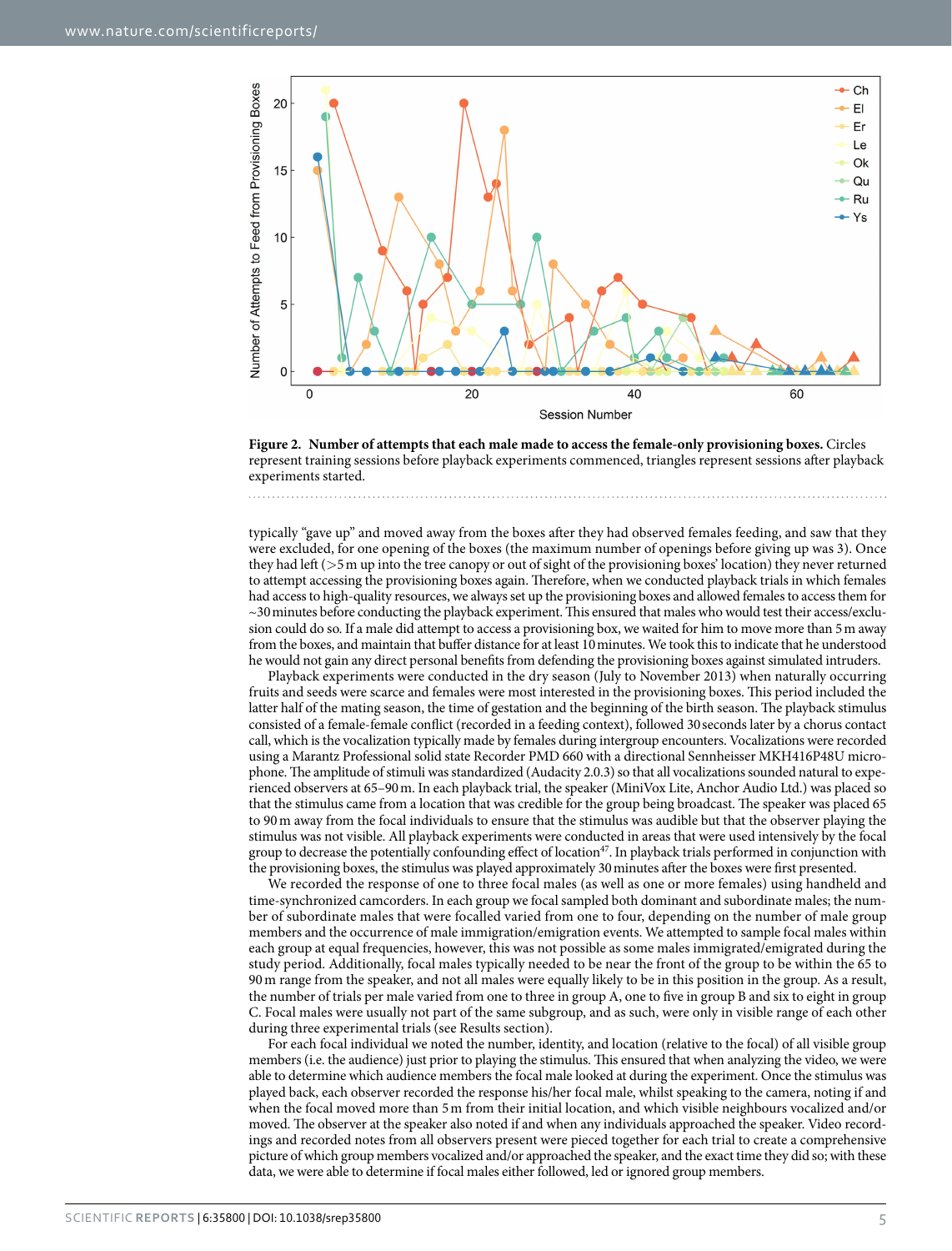Focal individuals were scored as approaching if their initial response was to move at least 5 m towards the speaker during the trial (i.e. within 5 minutes of the stimulus)<sup>[16,](#page-5-12)47</sup>. Focal males were scored as following a female leader if this approached occurred after one or more female group members who were visible to the focal had already begun to approach the speaker (usually while vocalizing). Female vervet monkeys often initiate intergroup conflicts[19](#page-5-11), and to recruit support they begin to approach the opposing group while vocalizing and being vigilant. Group members who approach instigator females signal a willingness to support them and engage in an intergroup encounter. Thus, an approach was considered to indicate the willingness of the focal male to participate in an intergroup encounter.

**Statistical Analyses.** We used a generalized linear mixed model (GLMM) to test if males were more likely to approach the simulated intruders when females had, versus did not have, access to high-quality food resources (provisioning boxes). We also tested the importance of male rank, the size of the female audience, and the presence of a visible female leader by including these three terms as predictor variables in the model. Because the response variable was binary, we set a binomial error structure and fit a logit link function in the model. To control for repeated observations we included the trial number, as well as the focal individual nested within group as crossed random effects<sup>48</sup>. We based our inferences on the full model rather than using a stepwise procedure to avoid false positives and biased effect size estimates<sup>49</sup>. All statistical analyses were conducted in R (version 3.0.3)<sup>50</sup> using the lme4 package<sup>51</sup>.

**Ethical Considerations.** The experimental protocol was approved by the Ezemvelo KZN Wildlife Board in South Africa and field experiments were carried out in accordance with the relevant guidelines and regulations. In addition, we took numerous steps to ensure that our experiment had a minimal effect on the behaviour of our study subjects. Because the study site is a large private game farm used for hunting (as opposed to crop farming), there was little risk that introducing the study subjects to corn in the experiment could dispose them to crop raiding. Moreover, to ensure that provisioning did not dispose the study subjects to becoming human food stealers, we trained the monkeys to only expect food in a highly specific set of conditions; if these conditions were not met, the study subjects never showed any sign that they expected humans to provide them with food. First, all researchers wore blue hats in the field. Second, on days when only observational data were collected, researchers always made "habituation" calls as they approached the study group; conversely, on days when experiments that included provisioning occurred, researchers made an alternative "food" call as they approached. Third, food was always provisioned via an experimental box (which were decorated so as to be distinct and unique), and was never given directly from a researcher to a monkey.

#### **References**

- <span id="page-5-0"></span>1. Hölldobler, B. Foraging and spatiotemporal territories in the honey ant *Myrmecocystus mimicus* Wheeler (Hymenoptera: Formicidae). *Behav Ecol Sociobiol* **9,** 301–314, doi: 10.2307/4599451 (1981).
- 2. Manson, J. H. *et al.* Intergroup aggression in chimpanzees and humans. *Current Anthropology* **32,** 369–390, doi: 10.2307/2743814 (1991).
- <span id="page-5-6"></span>3. Boydston, E. E., Morelli, T. L. & Holekamp, K. E. Sex differences in territorial behavior exhibited by the spotted hyena (Hyaenidae, *Crocuta crocuta*). *Ethology* **107,** 369–385, doi: 10.1046/j.1439-0310.2001.00672.x (2001).
- 4. Mosser, A. & Packer, C. Group territoriality and the benefits of sociality in the African lion. *Panthera leo*. *Animal Behaviour* **78,** 359–370, doi: 10.1016/j.anbehav.2009.04.024 (2009).
- 5. Mares, R., Young, A. J. & Clutton-Brock, T. H. Individual contributions to territory defence in a cooperative breeder: weighing up the benefits and costs. *Proceedings of the Royal Society B: Biological Sciences* **279,** 3989–3995, doi: 10.1098/rspb.2012.1071 (2012).
- <span id="page-5-1"></span>6. Goodall, J. *The chimpanzees of Gombe: patterns of behavior*. (Harvard University Press, 1986).
- 7. Sicotte, P. Inter-group encounters and female transfer in mountain gorillas: Influence of group composition on male behavior. *American Journal of Primatology* **30,** 21–36, doi: 10.1002/ajp.1350300103 (1993).
- 8. Steenbeek, R. Tenure related changes in wild Thomas's langurs I: between-group interactions. *Behaviour* **136,** 595–625, doi: 10.1163/156853999501487 (1999).
- <span id="page-5-8"></span>9. Scarry, C. J. Between-group contest competition among tufted capuchin monkeys, *Sapajus nigritus*, and the role of male resource defence. *Animal Behaviour* **85,** 931–939 (2013).
- 10. Willems, E. P., Hellriegel, B. & van Schaik, C. P. The collective action problem in primate territory economics. *Proceedings of the Royal Society B: Biological Sciences* **280,** 1–7, doi: 10.1098/rspb.2013.0081 (2013).
- <span id="page-5-2"></span>11. Wrangham, R. & Glowacki, L. Intergroup aggression in chimpanzees and war in nomadic hunter-gatherers. *Hum Nat* **23,** 5–29, doi: 10.1007/s12110-012-9132-1 (2012).
- <span id="page-5-3"></span>12. Glowacki, L. & Wrangham, R. W. The role of rewards in motivating participation in simple warfare. *Hum Nat* **24,** 444–460, doi: 10.1007/s12110-013-9178-8 (2013).
- <span id="page-5-4"></span>13. Bergmüller, R., Johnstone, R. A., Russell, A. F. & Bshary, R. Integrating cooperative breeding into theoretical concepts of cooperation. *Behavioural Processes* **76,** 61–72, doi: 10.1016/j.beproc.2007.07.001 (2007).
- <span id="page-5-5"></span>14. Wedekind, C. & Milinski, M. Cooperation through image scoring in humans. *Science* **288,** 850–852, doi: 10.1126/science. 288.5467.850 (2000).
- <span id="page-5-7"></span>15. Kitchen, D. M. & Beehner, J. C. Factors affecting individual participation in group-level aggression among non-human primates. *Behaviour* **144,** 1551–1581, doi: 10.2307/4536533 (2007).
- <span id="page-5-12"></span>16. Kitchen, D. M. Alpha male black howler monkey responses to loud calls: effect of numeric odds, male companion behaviour and reproductive investment. *Animal Behaviour* **67,** 125–139, doi: 10.1016/j.anbehav.2003.03.007 (2004).
- 17. Grinnell, J., Packer, C. & Pusey, A. E. Cooperation in male lions: kinship, reciprocity or mutualism? *Animal Behaviour* **49,** 95–105, doi: 10.1016/0003-3472(95)80157-X (1995).
- <span id="page-5-9"></span>18. Williams, J. M., Oehlert, G. W., Carlis, J. V. & Pusey, A. E. Why do male chimpanzees defend a group range? *Animal Behaviour* **68,** 523–532, doi: 10.1126/science.327542 (2004).
- <span id="page-5-11"></span>19. Arseneau, T. J. M., Taucher, A., Van Schaik, C. P. & Willems, E. P. Male monkeys fight in between-group conflicts as protective parents and reluctant recruits. *Animal Behaviour* **110,** 39–50, doi: 10.1016/j.anbehav.2015.09.006 (2015).
- 20. Harris, T. R. Multiple resource values and fighting ability measures influence intergroup conflict in guerezas (*Colobus guereza*). *Animal Behaviour* **79,** 89–98, doi: 10.1016/j.anbehav.2009.10.007 (2010).
- 21. Fashing, P. J. Male and female strategies during intergroup encounters in guerezas (*Colobus guereza*): evidence for resource defense mediated through males and a comparison with other primates. *Behav Ecol Sociobiol* **50,** 219–230, doi: 10.1007/s002650100358 (2001).
- <span id="page-5-10"></span>22. Trivers, R. L. In *Sexual selection and the descent of man* (ed. B. Campbell) 136–179 (Aldine Publishing Company, 1972).